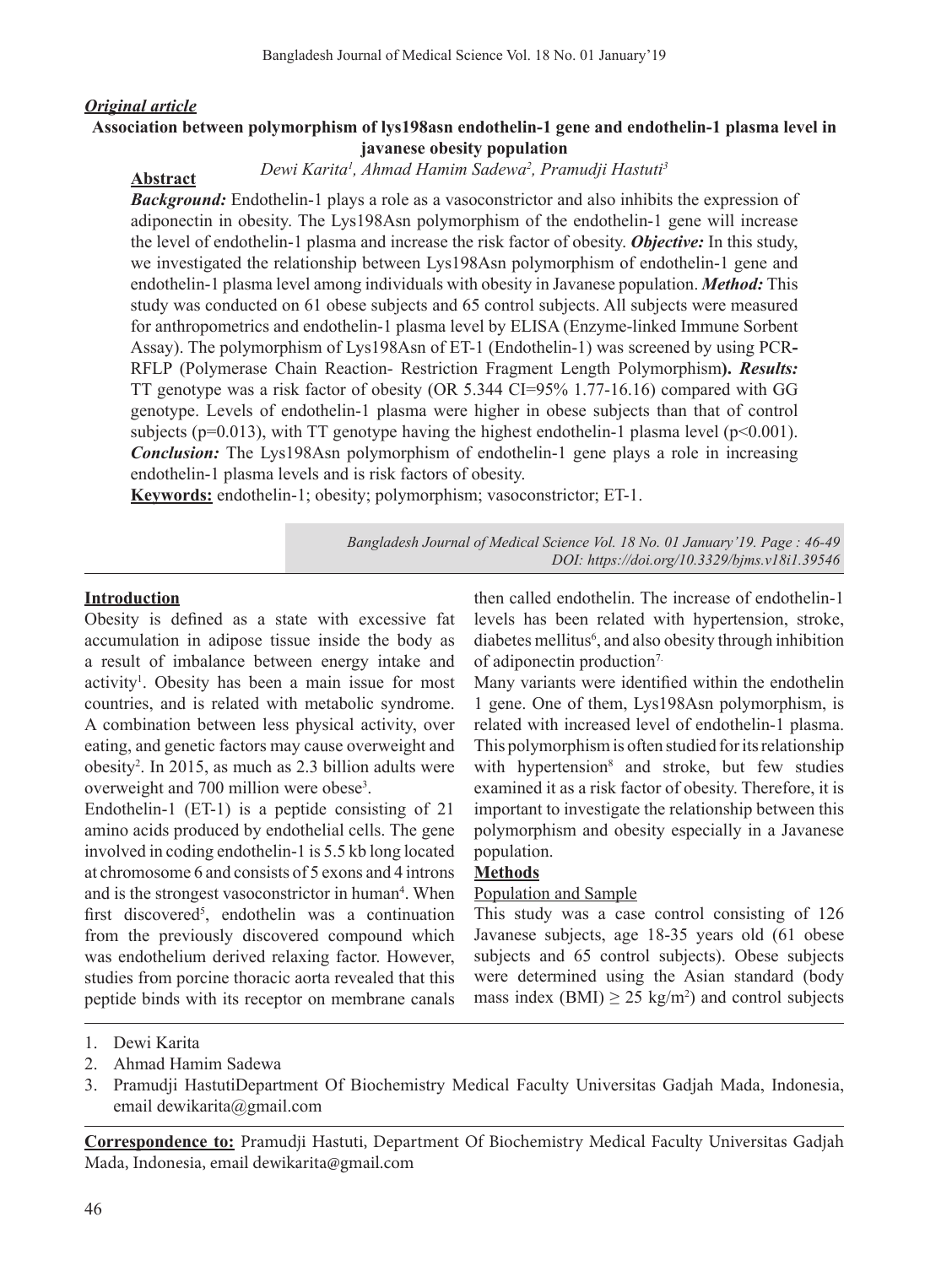(BMI 18.5-24.9 kg/m2 ). Sampling and reseacrch were held in May 2016 until March 2017.

## Biochemical Analyses

Plasma endothelin-1 was measured using ELISA following the protocol provided by Bioassay Tech Laboratory ®.

Detection of Lys198Asn Polymorphism of Endothelin-1 Gene

DNA isolation followed the protocol provided by PROMEGA®. Amplification of endothelin-1 gene using PCR with the forward primer 5'-TCA TGA TCC CAA GCT GAA AGG CTA-3' and reverse primer 5' ACC TTT CTT GGAATG TTT TGAAC-3'. The resulting PCR product was 228 bp. PCR product then was digested by NheI enzyme. The genotype for GG was determined by a single band at 203 bp, GT by 2 bands at 203, 228 bp, and TT by a single band at 228  $bp^9$ .

## Statistical Analyses

using

Data were analyzed with significance level of 5% (p<0.05). Normality data were analyzed using the Kolmogorov-Smirnov test. Mean levels of plasma endothelin-1 in the obese and control groups were compared

of Medical Faculty of Universitas Gadjah Mada Yogyakarta and Medical Faculty of Universitas Muhammadiyah Purwokerto.

|          | Table 1. Characteristics of obese and control |  |  |
|----------|-----------------------------------------------|--|--|
| subjects |                                               |  |  |

| <b>Variable</b>  | <b>Obese</b><br>$n=61$ | Control<br>$n=65$ | P        |
|------------------|------------------------|-------------------|----------|
| Gender:          |                        |                   |          |
| - Male $(\% )$   | $30(49.2\%)$           | 36(55.36%)        | $0.428*$ |
| - Female $(\% )$ | $31(50.8\%)$           | 29(44.64%)        |          |
| Age (year)       | $20(18-35)$            | $20(18-35)$       | 0.164#   |
| BMI $(kg/m2)$    | 29.90                  | 21.00             | <0.001#  |
|                  | $(25.35 -$             | $(18.13 -$        |          |
|                  | 47.18)                 | 24.46)            |          |

Characteristic; normality using Kolmogorov-Smirnov:p<0.05, data were not normally distributed \*using chi-square, #using Mann-Whitney p<0.05, significant..

Gender and age did not differ between groups, however BMI was different significantly  $(p<0,001)$ . Figure 1. Genotyping Endotelin-1 gene.GG is showed at 203 bp, GT at 203,228 bp and TT 228 bp.This genotyping used M (*marker*) from 100 bp,

Mann-**Groups, and HWE (Hardy-weinberg equilibrium) Table 2. Distribution Genotype and allele of Lys198Asn ET-1 Gene in Obese, Control** 

| Whitney test.    |                |              |                |                              |              | <b>HWE</b>      |                 |       |
|------------------|----------------|--------------|----------------|------------------------------|--------------|-----------------|-----------------|-------|
| level<br>Mean    | Variable Obese |              | <b>Control</b> | OR $(CI=95%)$ *              | $\mathbf{p}$ |                 |                 | $p^*$ |
| of<br>plasma     |                |              |                |                              |              | <b>Observed</b> | <b>Expected</b> |       |
| endothelin-1     | GG             |              | $32(49.2\%)$   | $0.73(0.326 - 1.63)$         |              | 58              | 50              |       |
| a m o n g        |                | 26(41.5%)    |                |                              |              |                 |                 |       |
| genotypes was GT |                | $16(24.6\%)$ | $27(41.5\%)$   | $5.344(1.77-16.16)$ 0.442 43 |              |                 | 59              |       |
| analyzed using   |                | 19(31.2%)    |                |                              |              |                 |                 | 0.01  |
| the Kruskal      | TT             |              | $6(9.3\%)$     | $1.852(1.10-3.11)$ 0.002 25  |              |                 | 17              |       |
| Wallis<br>test.  |                | 54           | 39             |                              |              |                 |                 |       |
| Differences      |                |              |                |                              | 0,02         |                 |                 |       |
| b e t w e e n    | $\overline{G}$ | 68           | 91             |                              |              |                 |                 |       |
| genotype         |                |              |                |                              |              |                 |                 |       |

frequencies and allele in each group were analyzed using Chi-Square \*Chi-square, significant if  $p<0,05$ 

# **Ethical clearance**

This study has received approval from the Medical and Health Research Ethics Committee of Faculty of Medicine Universitas Gadjah Mada (reference number KE/FK/532/EC/2016). A hundred and twenty-six subjects involved in this study have signed informed consent forms before filling out questionnaires.

# **Results**

## Characteristics of Subjects

This study recruited subjects from students and staff



Figure 1. Genotyping Endotelin-1 gene. GG is showed at 203 bp, GT at 203,228 bp and TT 228 bp. This genotyping used M (marker) from 100 bp, and  $then 150 bp, 200 bp, 300 bp, etc.$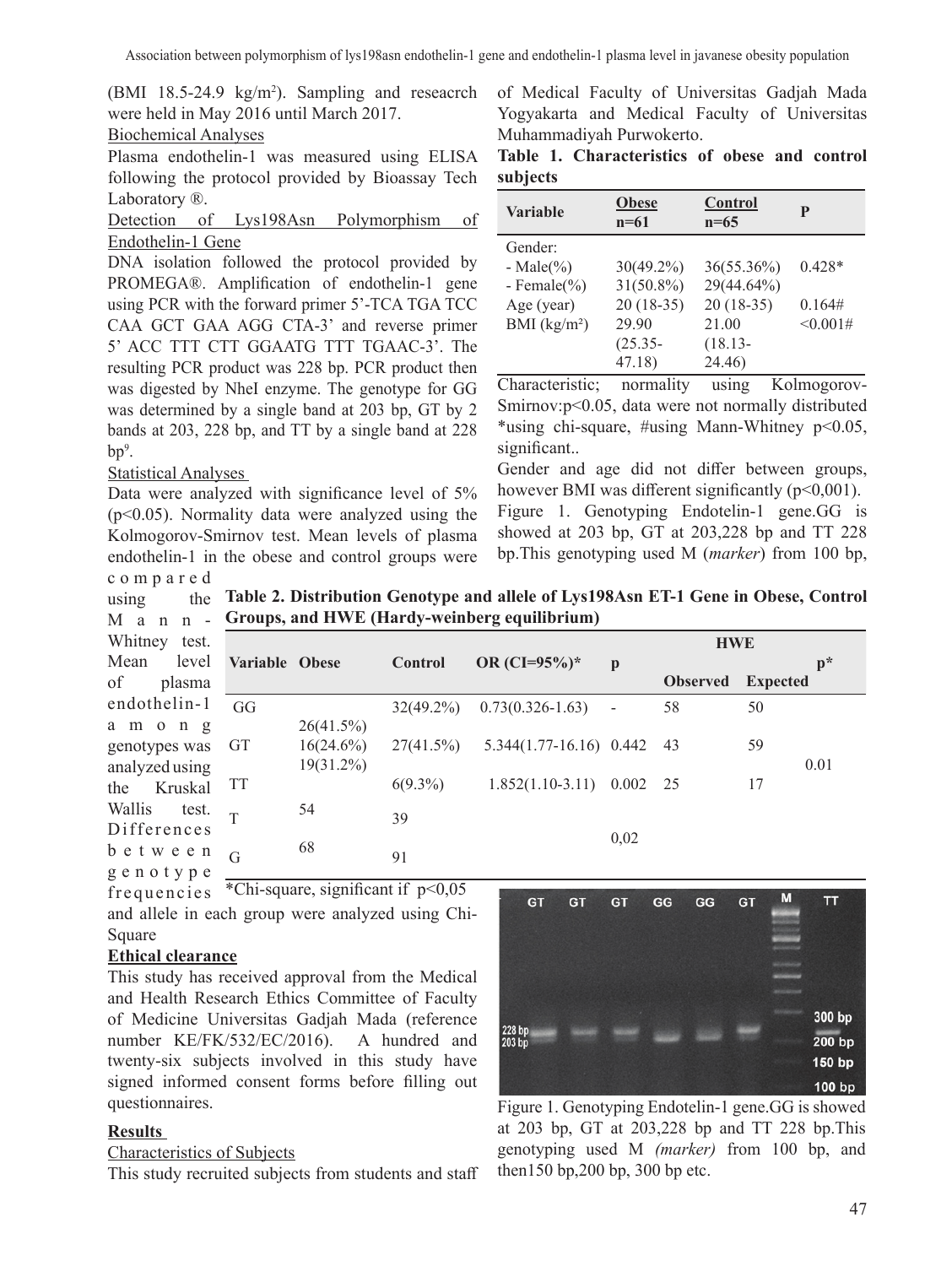and then150 bp,200 bp, 300 bp etc.

# Frequency and Risk Factor of Lys198Asn Genotype in Obese and Control Group

Study of Lys198Asn ET-1 gene showed that frequencies of GG genotype in the obese group (Table 2) was as much as 26 subjects (41.5%), GT 16 subjects (24.6%), and TT 19 subjects (31.2%) (Table 2). Frequencies of genotypes in the control group were GG 32 subjects (49.2%), GT 27 subjects (41.5%), and TT 6 subjects (9.3%). This result is different with some previous studies<sup>10</sup>. Compared to a study by Zhang and Sui<sup>11</sup> in a Chinese population, frequency of GT genotype was as much as 38.6%, which is higher than our result but TT frequency in China was 8.7%, lower than in our Javanese sample population (Table 2). Another study in Kazhakstan<sup>12</sup> showed that GT frequency was 30% in the obese group, which is higher than our Javanese sample population but had lower TT (15%) frequency. These differences may be because of differences in race and area. The result of frequency Lys198Asn genotype of ET-1 gene compare with Hardy-weinberg equilibrium shown there was significantly different  $(p=0.01)$ (Table 2). Possibility due to a lack of samples which may have caused this difference between expected and observed outcomes.

The present study showed significant differences in the polymorphism Lys198Asn in the obese group compared with the control group with (p*=*0.002). The results showed that TT genotype was a risk factor for obesity.

|                                                  |  | and control group                              |  |  |  |  |  |
|--------------------------------------------------|--|------------------------------------------------|--|--|--|--|--|
| Table 3. Average ET-1 plasma level between obese |  |                                                |  |  |  |  |  |
|                                                  |  | endothelin-1 level in obese and control groups |  |  |  |  |  |
|                                                  |  | Role of Polymorphism Lys198Asn to Plasma       |  |  |  |  |  |

|         | <b>Obese</b>                             | Control | $\mathbf{p} *$ |
|---------|------------------------------------------|---------|----------------|
|         | ET-1 level 73,78(20,87-44,86(20,03-0.013 |         |                |
| (pg/mL) | 198,78)                                  | 183,18  |                |

\*Mann-Whitney test, significant if *p*<0.05

Table 3 showed that endothelin-1 level wassignificant (p=0.013) between the obese group compared to control group. Levels of plasma endothelin-1 in obese and control groups in different genotype were available in Table 4.

## **Table 4. Levels of endothelin-1 plasma in Lys198Asn ET-1 gene in obese and control groups**

|                              | <b>Obese</b><br>(pg/mL)                                               | <b>Kontrol</b><br>(pg/mL)                                                         | P                              |
|------------------------------|-----------------------------------------------------------------------|-----------------------------------------------------------------------------------|--------------------------------|
| GG<br><b>GT</b><br><b>TT</b> | 45,89 (20,87-86,52)<br>73,78 (50,56-109,46)<br>111,45 (104,14-198,78) | $30,31(20,03 -$<br>44,86)<br>69,41(51,69-<br>87,67)<br>163,33 (101,01-<br>183,18) | $< 0.001*$<br>0,004#<br>0.004# |

**\***Kruskal-Wallis, significant if p*<*0.05, #Mannwhitney, significant if  $p<0.05$ .

## **Discussion**

After produced from endothelial cell, endothelin-1 is released as paracrine and bound to endothelin receptor A and will continue the signal to activate two pathways (ERK pathway or phosphatase/ kinase pathway). Activated kinase/phosphatase pathway will also activate the cascade which is the calcium canal that will cause vasoconstriction. The kinase/phosphatase pathway also activates DAG (diacylglycerol) which can inhibit the production of adiponectin through the ERK pathway.Adiponectin is a protein that is produced by adipocyte. Adiponectin may manage weight loss, because it can increase GLUT-4 translocation in skeletal muscle according to increases glucose intake and lower glycogen synthesis. When adiponectin was inhibited it will caused insulin resistance, less glucose uptake, etc and it will contributed to obese<sup>13</sup>.

Polymorphism of Lys198Asn is exon 5 of pre-pro endothelin-1 gene which causes lysine exchange by asparagine. Mutation in this part of the gene is demonstrated in some studies to elevate endothelin-1 concentration levels<sup>14</sup>. Higher endothelin-1 levels will increase activities in ERK and the kinase/ phosphatase pathways, and subsequent cascades including inhibition of adiponectin $15$ .

Average level of endothelin-1 plasma (Table 4) among genotypes showed that subjects with TT genotype had higher level of endothelin-1 than GG and GT genotype  $(p<0.001)$  whether in obese or in control group. This result is consistent with studies by  $\text{Jin}^{16}$ in Japanese populations and  $Zang<sup>17</sup>$ , in which subjects with GT and TT genotypes had higher endothelin-1 level along with the polymorphism of Lys198Asn in exon 5 of pre-pro endothelin-1 gene. After pre-pro endothelin-1 then it became pro endothelin-1 after digested by furin-like enzyme and then digested by endothelin converting enzyme (ECE) to become Big ET-1, and then becoming active biologically<sup>18</sup>. Genetic studies show mutations in this gene will affect synthesis of endothelin-1 and increase levels